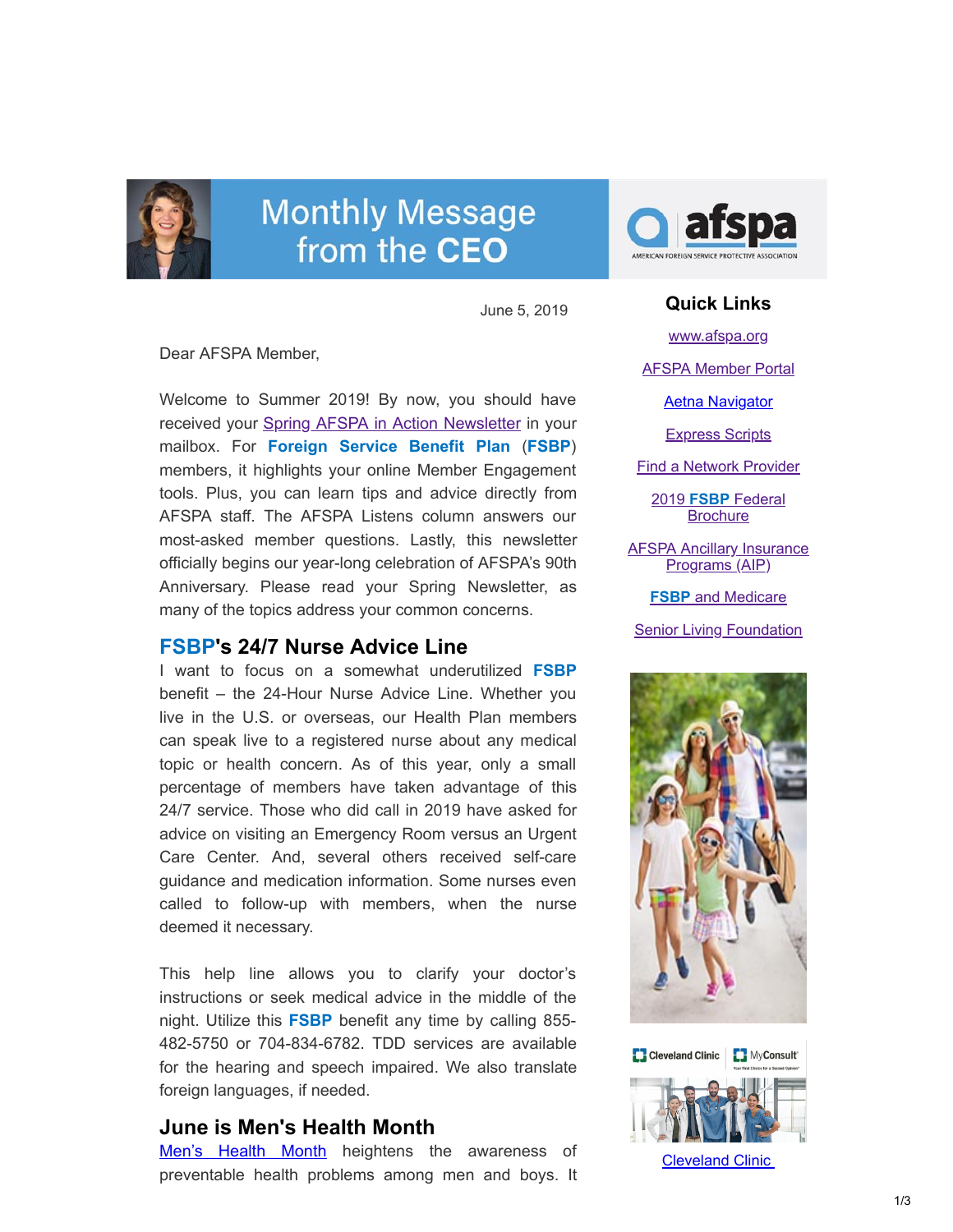encourages early detection and treatment of diseases that affect males. According to the Center for Disease Control and Prevention:

- Women are more likely to visit a doctor for annual exams and preventive services than men.
- For 9 of the top 10 causes of death, men die at higher rates than women.
- In 1920, women lived an average of one year longer than men. Now men die almost five years earlier than women.
- Depression in men often goes undiagnosed. Men are 4x more likely to commit suicide than women.

I encourage men to get a routine physical exam and appropriate screenings (colorectal cancer, prostate cancer, etc.). **FSBP** pays 100% for preventive care when providers are in-network or outside the U.S. If you need help coping with stress, consider using **FSBP**'s many support programs. [Health Coaching](http://enroll.trestletree.com/), [myStrength™](http://www.mystrength.com/) online mental health support, [AbleTo](http://www.ableto.com/enroll) online treatment support, and [Telehealth Consultations](https://amwell.com/) are all available to you at no cost.

# **AFSPA's Travel Insurance**

Summertime usually means visiting family or taking a much-needed vacation. If you are traveling this season, or if family is visiting you, internationally or domestically, consider purchasing travel insurance. An article on page 2 of the 2019 Spring Newsletter shares helpful travel tips and information on **AFSPA's Travel Insurance**.

Our plan offers:

- Referrals to physicians and hospitals
- Payment of medical claims
- Emergency evacuation and more

**[AFSPA's Travel Insurance](https://www.afspa.org/aip_detail.cfm?page=Travel) can be important for family members visiting you overseas, if their health insurance does not cover services outside the U.S. (like Medicare).**

I hope you and your family enjoy a safe, healthy, and funfilled summer. We will do our part in delivering the level of service you expect. As always, thank you for your trust and for giving AFSPA the opportunity to serve you.

To Your Health, **Paula S. Jakub, RHU**

#### [e-Newsletter](https://www.afspa.org/filestoreAFSPA/ClevelandClinic-SecondOpinionNewsletter-eFlyer-Jun2019-AFSPA.pdf)